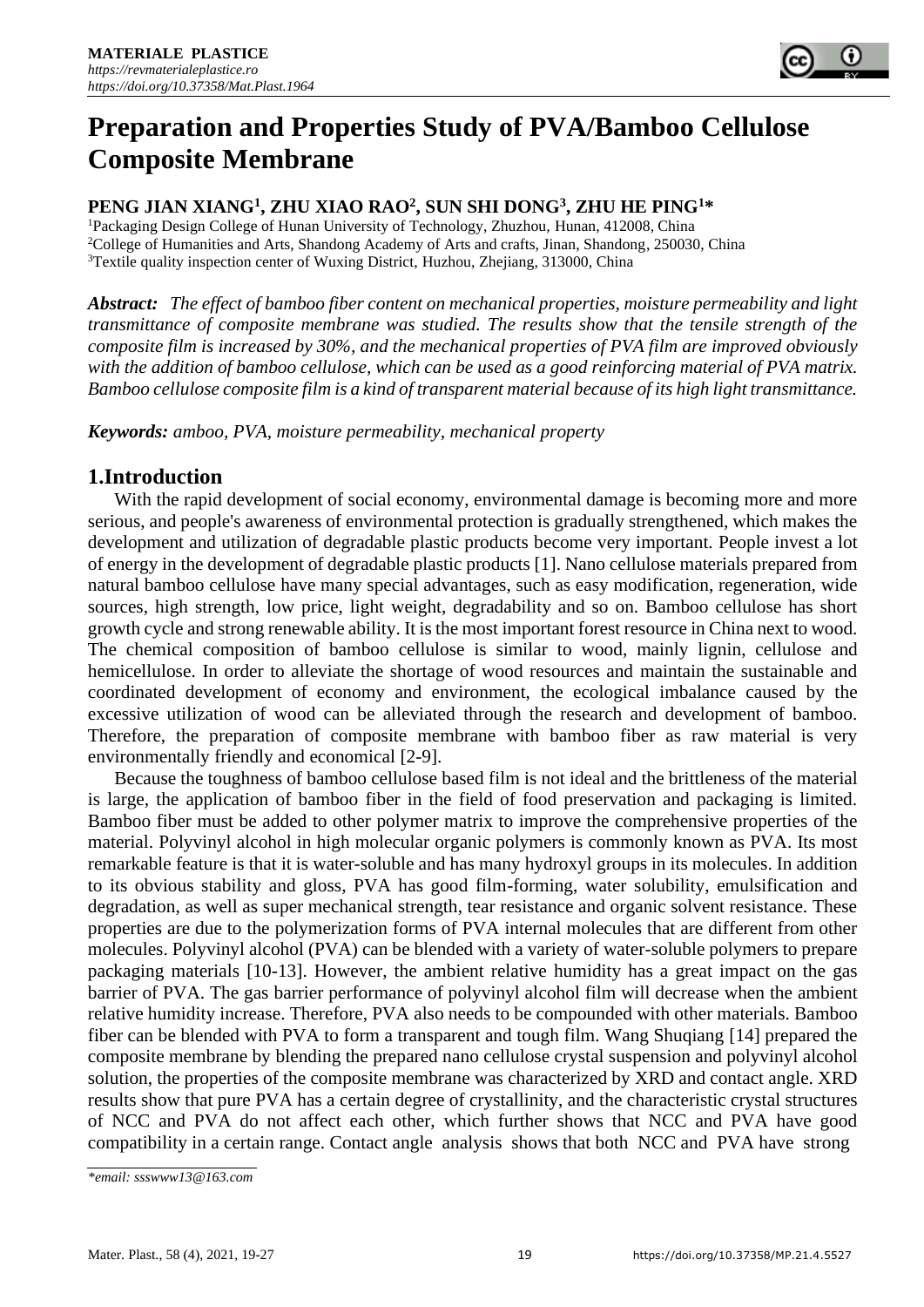

hydrophilicity, indicating that they produce adsorption through strong hydrogen bond force. This provides us with a successful case.

In this paper, bamboo fiber/polyvinyl alcohol composite membrane was prepared by adding bamboo cellulose to PVA (1788) and glycerol as plasticizer. The composite membrane was tested by scanning electron microscope and XRD. The effect of glycerol content on the mechanical properties of the membrane was studied. Effect of PVA solution concentration on mechanical properties of composite membrane was studied. Effects of bamboo fiber content on mechanical properties, moisture permeability and light transmittance of composite membrane were studied. The results show that the tensile strength of bamboo cellulose composite membrane is increased by 30%, and the addition of bamboo cellulose can significantly improve the mechanical properties of PVA membrane, which can be used as a good reinforcement of PVA matrix. At the same time, bamboo cellulose composite film has high light transmittance and is a material with good transparency [15]. Comparing to other similar reports, all raw materials in our research are safe and non-toxic, the high performance fresh-keeping material active packaging film prepared by us is non-toxic and odorless. It does not produce substances harmful to human body in contact with food, showing good application and development prospects. Composite film was beneficial to prolong the fresh-keeping period of Xinjiang fragrant pear.

# **2. Materials and methods**

# **2.1. Chemicals**

Polyvinyl alcohol 1788, Shanghai Chenqi Chemical Technology Co., Ltd; Glycerol (analytical pure), Sinopharm group; Absolute ethanol (analytical purity), Changsha Xingning Chemical Technology Co., Ltd; Bamboo cellulose, Self prepared;

# **2.2. Preparation of composite membrane**

## **2.2.1. Preparation of PVA control membrane**

3g PVA (1788) was added into 50 mL water, stir it with magnetic force at 60℃ until it is completely dissolved. 2 mL glycerol was added into PVA aqueous solution, the temperature was keeped at 60℃ for 30 min, we put mixed solution into glass Petri dish and dry it in 80℃ vacuum drying oven to form a film. Finally, the film sample is cooled at room temperature and placed in a self sealing bag for storage.

## **2.2.2. Preparation of PVA/bamboo fiber film**

A certain amount of 20% bamboo fiber solution, 3g polyvinyl alcohol and 2mL glycerol were mixed together, fix the volume to 50 mL with distilled water, fully stir for 60min at 80℃, cast the glass Petri dish, dry at constant temperature at 80℃ for 3h, the film sample is cooled at room temperature for 1h, and then uncover the film.

# **2.3. Performance test and characterization of composite membrane**

## **2.3.1. Section morphology analysis (SEM)**

The PVA single film and PVA/bamboo fiber film were observed and studied by field emission scanning electron microscope of Japan Electronics Corporation. The samples before observation were treated by gold spraying, and each sample was observed with  $\times$ 5000 and  $\times$ 10000 magnification. The test site is Xiangtan University.

# **2.3.2. XRD test**

German Bruker d8advanceda Vinci X-ray automatic diffractometer was used to test sample in 2θ continuous scanning in the range of 5-80°. The testing place is the higher research center of Central South University.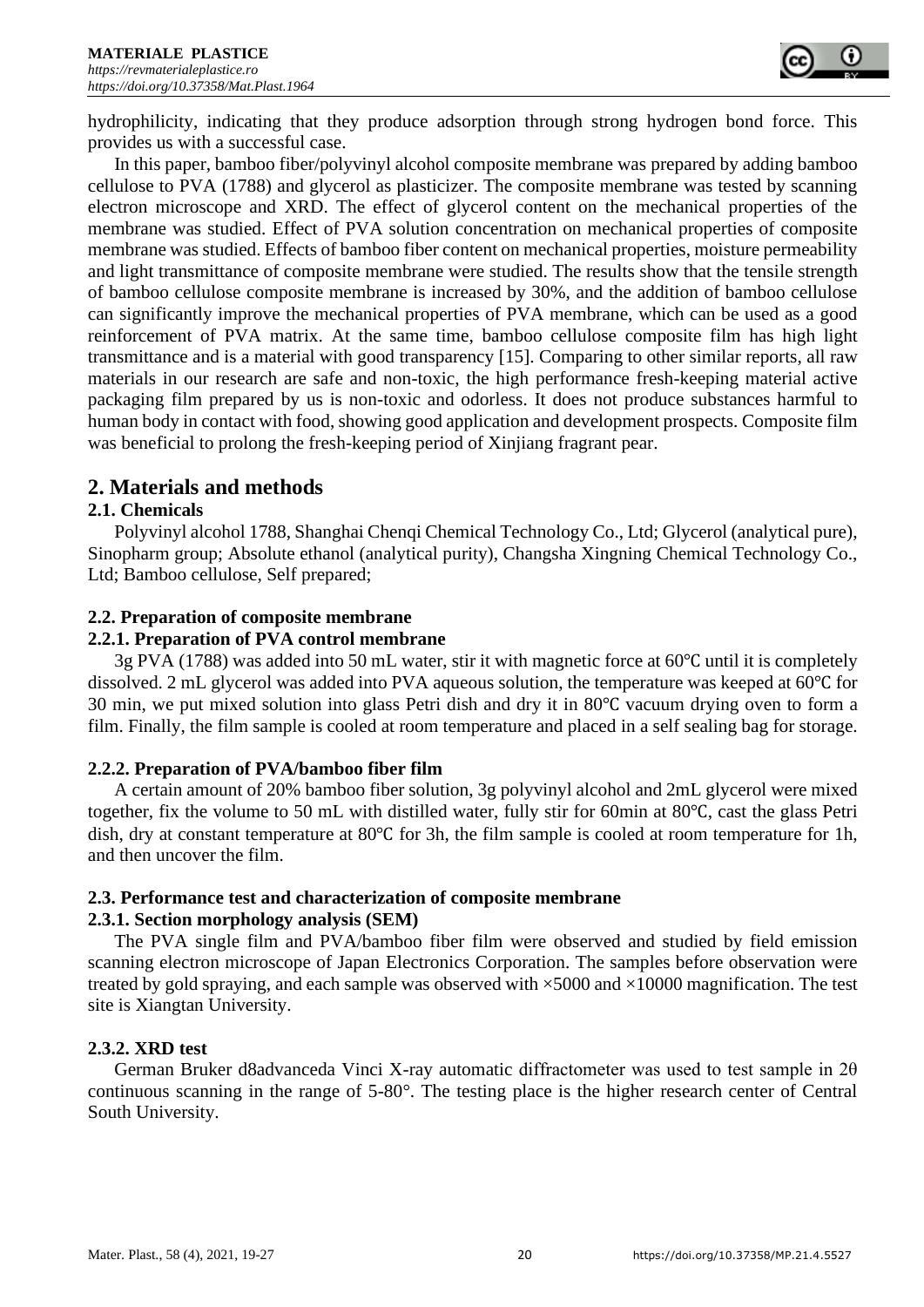

## **2.3.3. Tensile property test**

According to the national standard GB/T 1040.3-2006, the tensile strength and break extension rate of PVA single film and PVA/bamboo fiber film were measured by polymer universal mechanical testing machine.

## **2.3.4. Moisture permeability test**

Take a 100 mm×100 mm sample, conduct temperature and humidity pretreatment on the sample according to GB10739, and measure it with a moisture permeability tester.

## **2.3.5. Preservation Test of Xinjiang fragrant pear with composite membrane**

Fresh Xinjiang fragrant pears were divided into two groups. Group 1 was packed with bamboo fiber packaging film and placed at room temperature. Group 1 was placed at room temperature without any treatment. The decay of Xinjiang fragrant pears was observed every day and photographed and recorded after 15 days.

# **3. Results and discussions**

## **3.1. Study on properties of pure PVA membrane**

## **3.1.1. Effect of glycerol content on mechanical properties of pure PVA membrane**

Adding plasticizer glycerol into the film matrix can enhance the flexibility of the film. Glycerol is often used as plasticizer to change the mechanical properties of PVA films. In order to investigate the influence of glycerol content on the properties of PVA film, 0%, 5%, 10%, 15%, 20% and 25% glycerol of polyvinyl alcohol were added to PVA polymer matrix solution. Figure 1 is the change diagram of the effect of glycerol addition on the mechanical properties of PVA film. It can be seen from Figure 1 that with the increase of glycerol content in PVA, the change law of tensile strength of PVA film is that it first increases slightly and then decreases, and the tensile strength reaches the maximum value of 18Mpa when the glycerol concentration is 10%. The reason for the improvement of the mechanical properties of the composite membrane is that the addition of glycerol can enhance the mobility of PVA molecules and change the aggregation state of PVA molecules. However, if too much glycerol is added, the PVA molecules will not be closely arranged, the flexibility will be enhanced, the compactness of the film will be reduced, and then the tensile strength of the film will be reduced.



**Figure 1**. Effect of glycerinecontent on mechanical property of film

## **3.1.2. Effect of PVA solution concentration on properties of composite membrane**

The concentration of polyvinyl alcohol solution plays an important role in the properties of PVA films. In the process of preparing PVA films, it also has an important impact on the properties of materials. When the concentration of solution is too high, the resulting film is too thick and uneven. The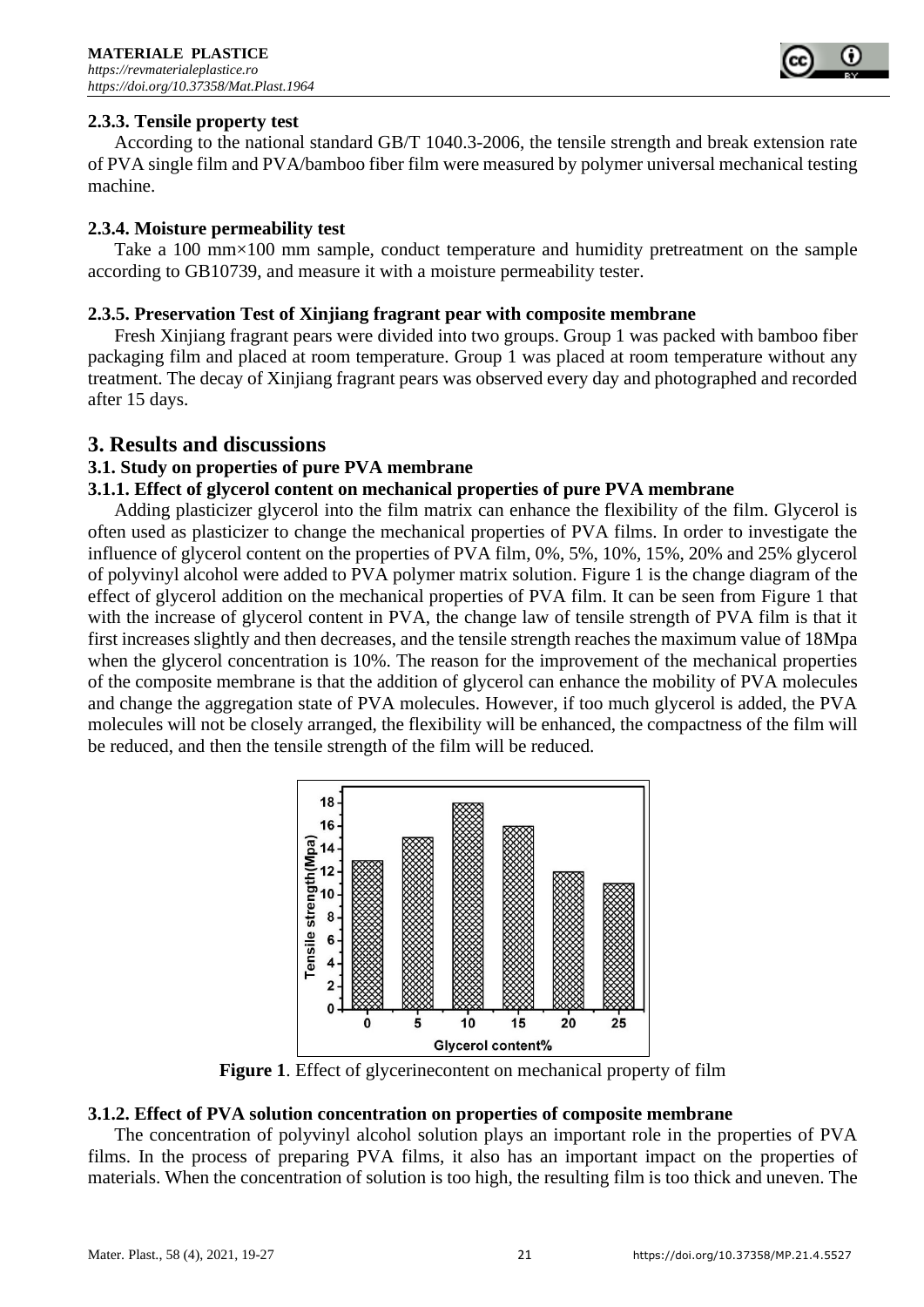

viscosity of the solution is large, which may lead to the gel state. When the solution concentration is too low, the solution viscosity is small. Due to too much water in the system, the film thickness is low and the comprehensive performance is poor. In order to explore the effect of polyvinyl alcohol solution concentration on the properties of PVA film, we set the polyvinyl alcohol solution concentration as 4%, 6%, 8%, 10% and 12% of the mass of aqueous solution respectively, and obtained the best PVA solution concentration for film preparation.

Figure 2 shows the variation of tensile strength of PVA film with PVA solution concentration. It can be seen from Figure 2 that the tensile strength of PVA film first increases and then decreases with the increase of PVA solution concentration. When the PVA concentration is small, the film is thin, and the deformation and continuity of PVA film are easy to be damaged. In the tensile process, the tensile strength and break extension rate of the film are reduced. When the PVA concentration is large, the film is thicker. Due to the increase of the viscosity of the mixture, the mechanical properties of the film can be increased, but the mechanical properties of the film will be reduced if the viscosity is too high. Based on the above analysis, the comprehensive performance of PVA membrane is the best when the concentration of PVA solution is 8%.



**Figure 2.** Effect of PVA content on mechanical property of film

# **3.2. Effect of bamboo fiber content on properties of composite membrane 3.2.1. Effect of bamboo fiber on film morphology**

Figure 3 is the physical picture of PVA/bamboo cellulose composite film. It can be seen that the transparency of the composite film is very good. It can be clearly seen from Figure 3c and d that the scanning electron microscope of pure PVA film has no obvious prominent particles, and the surface is smooth and flat. However, prominent fine particles gradually appear on the surface of the composite film, with the increase of bamboo cellulose. This is because the viscosity of the solution gradually increases. With the increase of the content of bamboo cellulose, the worse the fluidity of the solution. With the increase of the viscosity, there will be agglomeration after coating, as can be seen from Figure 3b.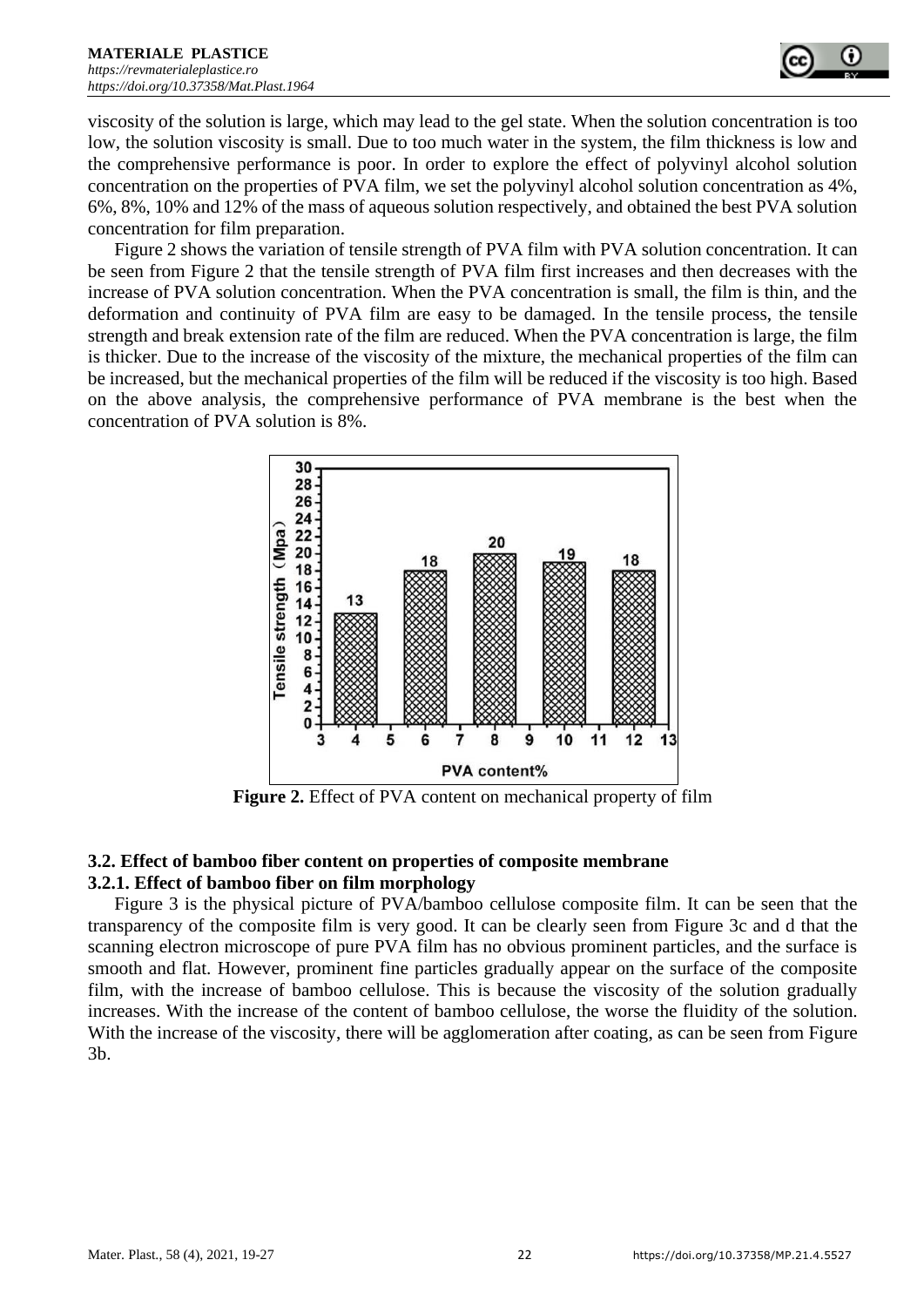



**Figure 3.** Physical picture and scanning electron microscopy of composite films (a) Composite films (b) SEM of composite films (c, d) SEM of PVA films

#### **3.2.2. XRD analysis of PVA / bamboo cellulose composite membrane**

Figure 4 is the XRD pattern of pure PVA, pure bamboo cellulose and PVA/bamboo cellulose composite membrane. It can be seen from Figure 4 that in 2θ the XRD spectrum of pure PVA film at 19.4° has an absorption peak. The source of this absorption peak is that pure PVA has a certain crystallinity, the volume on polyvinyl alcohol molecule is small and the polarity is strong, and the hydroxyl groups are easy to arrange into a highly ordered lattice structure. Pure bamboo cellulose has strong absorption peaks at 16° and 22.5°, so PVA/bamboo cellulose composite membrane in 2θ also has an absorption peak at 22.5° with increase of bamboo cellulose, where the peak belongs to the 002 crystal surface of cellulose crystal. The peak intensity increases gradually here with the increase of the addition amount of bamboo cellulose. Therefore, the strength of curve b in the figure is significantly higher than that of curve c, indicating that bamboo cellulose can exist well in PVA and will not affect the crystal structure of bamboo cellulose. However, the bamboo cellulose absorption peak near 16° of the crystal plane originally belonging to the cellulose crystal does not appear obviously in the PVA/bamboo cellulose composite membrane diagram, mainly because the bamboo cellulose content is small and the peak itself is small.



**Figure 4.** The XRD analysis curves of composite film with different bamboo cellulose. a, b, c and d represent pure bamboo cellulose, 15 percent bamboo cellulose, 5 percent bamboo cellulose and pure PVA respectively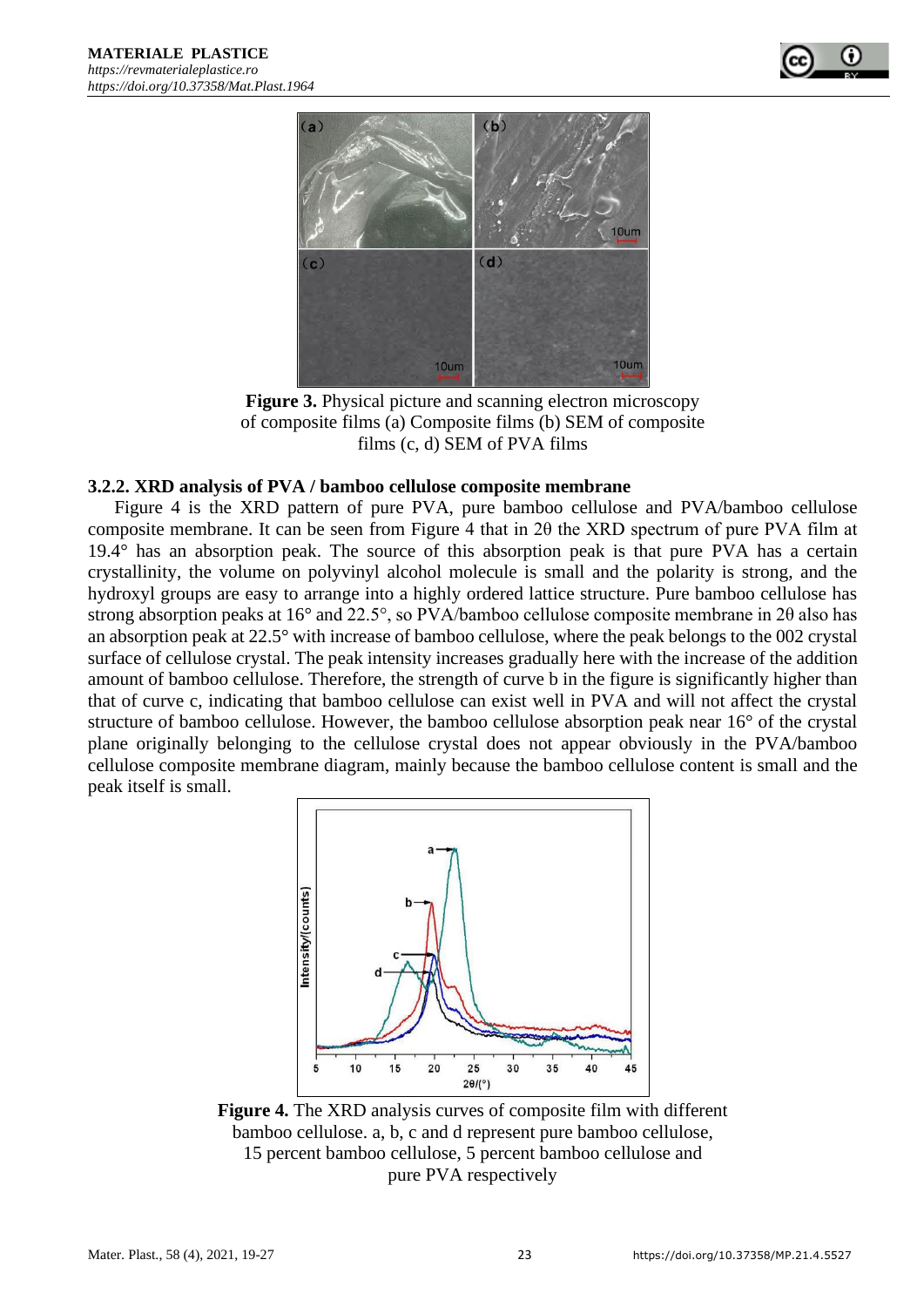

The analysis results of mechanical properties of PVA/bamboo cellulose reinforced composite membrane are shown in Figure 5. It can be seen from Figure 5 that when the content of bamboo cellulose is 5%, the tensile strength of the composite film is the largest, reaching about 26 Mpa. The reason is that the surfaces of bamboo fiber and PVA contain a large number of active groups, and the bonding effect of bamboo fiber and PVA is good. In the process of drawing, bamboo fiber, as a reinforcement, bears part of the external force, resulting in the improvement of the tensile strength of the film. When the bamboo cellulose content was 10% and 15%, the tensile strength of the composite membrane was 24 MPa, and 22.5 MPa, respectively. The results show that the tensile strength of the composite membrane is increased by 30%. Due to the addition of bamboo cellulose, the tensile strength of the composite membrane is increased due to the formation of uniform stress distribution and less stress concentration area, which is due to the formation of close crystal network structure between bamboo cellulose and PVA molecules. With the increase of concentration, the decrease of tensile properties of the composite membrane may be caused by agglomeration, that is, the excessive bamboo cellulose is unevenly dispersed in the composite membrane matrix. The better the flexibility and elasticity is, the greater break extension rate is. Figure 5 shows that the break extension rate of pure PVA film is 3.1%, the break extension rate of composite film with bamboo cellulose content of 5% and 10% is 3.5% and 7.1% respectively, and the break extension rate of composite film with bamboo cellulose content of 15% reaches 9.3%. The results show that the break extension rate of composite film formed by adding bamboo fiber with 15% concentration increases by 66.7%. It is not difficult to see that the mechanical properties of PVA film are obviously improved. With the addition of bamboo cellulose, it can be used as a good reinforcement of PVA matrix.



**Figure 5.** Effect of bamboo cellulose content on mechanical property of film (a) tensile strength (b) fracture extension rate

## **3.2.4. Effect of bamboo fiber content on moisture permeability of membrane**

Due to the addition of bamboo cellulose, the moisture permeability of the composite membrane decreased significantly. The specific analysis results are shown in Figure 6, and the minimum value is 43g m<sup>2</sup>. d. Kpa. The moisture permeability of single PVA membrane was 85 g m<sup>2</sup>.d. Kpa. When the bamboo cellulose concentration was 5% and 15%, the moisture permeability of composite membrane was 73 g/m<sup>2</sup>. d. Kpa and 43 g/m<sup>2</sup>. d. Kpa. The moisture permeability of the composite membrane was 49.4% higher than that of single PVA. When the concentration of bamboo cellulose was 15%, the barrier performance of the composite membrane to water vapor was significantly and effectively enhanced. This may be due to the uniform distribution of bamboo cellulose in PVA matrix. The strong crystalline structure can form a network reinforcing structure, increase the density of hydrogen bond in the membrane, limit the movement of PVA molecules, and weaken the hydrophilicity of PVA molecules, which can effectively hinder the diffusion and transmission of water vapor molecules.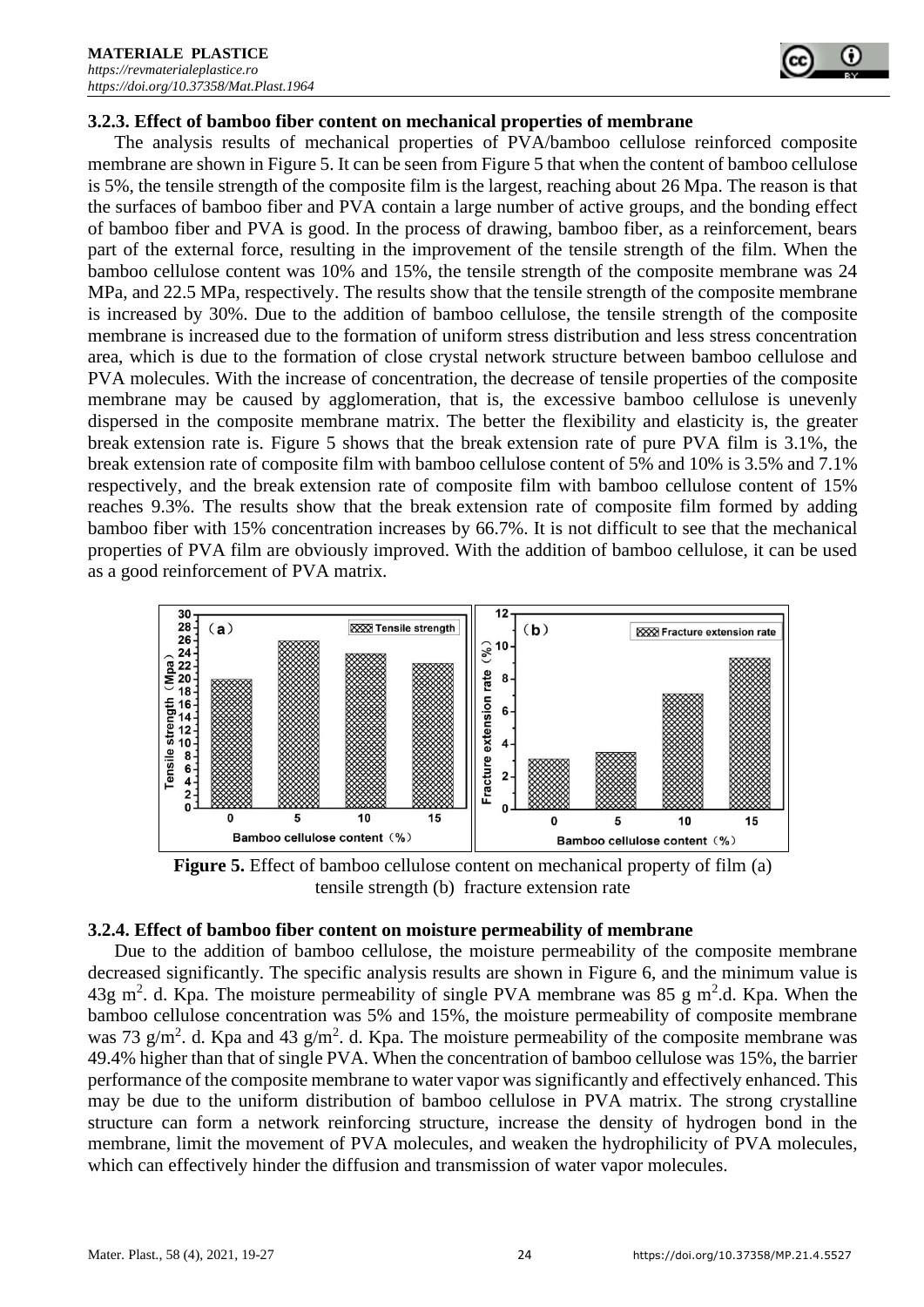

**Figure 6.** Effect of bamboo cellulose content on moisture permeability of film

#### **3.3. Fresh preservation effect of fragrant pear with composite film**

Decay rate is the most intuitive index to evaluate the freshness of fragrant pear. We packed Xinjiang fragrant pears with composite film and placed them at room temperature. At the same time.

Xinjiang fragrant pears were placed at room temperature without treatment. Figure 7 is the picture of fresh-keeping effect of fragrant pear. After 15 days, it was found that Xinjiang fragrant pears packed with composite film basically did not rot, no mold growth, and the epidermis became relatively dry. Without treatment, Xinjiang fragrant pear rotted seriously and a large number of molds grew. There was significant difference between Xinjiang fragrant pear packaged with composite film and Xinjiang fragrant pear placed at room temperature without treatment. Picture of fresh-keeping effect of fragrant pear (Figure 7) show that composite film was beneficial to prolong the fresh-keeping period of Xinjiang fragrant pear.



**Figure 7.** Picture of fresh-keeping effect of fragrant pear (a1, a2) fresh fragrant pear, (b1, b2) fragrant pear treated with PVA/bamboo cellulose membrane for 15 days, (c1, c2) fragrant pear store at room temperature for 15 days

# **4. Conclusions**

The reinforced composite membrane was prepared with PVA and bamboo cellulose as raw material. The effects of bamboo cellulose on the properties of the composite membrane were investigated by analyzing the light transmittance, moisture permeability and mechanical properties. The following conclusions can be obtained through the research: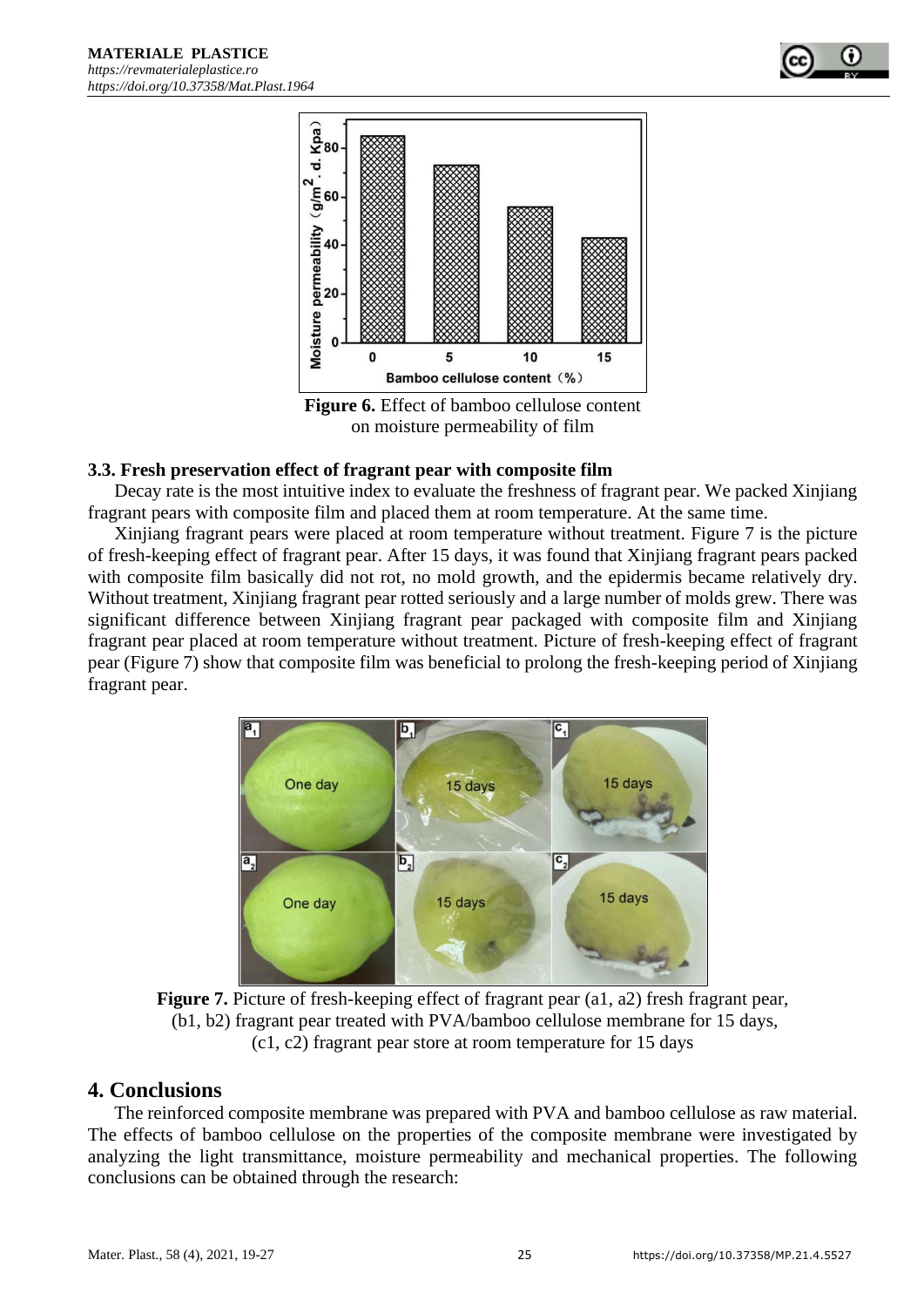

Firstly, pure PVA membrane was prepared. The effects of glycerol content on the mechanical properties of PVA membrane was studied. The results showed that the comprehensive properties of PVA membrane were the best when the glycerol content was 20%. The effects of PVA solution concentration on the mechanical properties of PVA membrane was studied. The results showed that the comprehensive properties of PVA membrane were the best when the concentration of PVA solution was 8%.

XRD results show that pure bamboo cellulose has strong absorption peaks at 16° and 22.5°, but the absorption is weakened in bamboo cellulose/polyvinyl alcohol composite membrane, indicating that bamboo cellulose is well dispersed in PVA matrix.

With the increase of bamboo cellulose concentration in PVA/bamboo cellulose reinforced composite membrane, the surface of the composite membrane becomes rough gradually. The moisture permeability of the composite membrane with 15% bamboo cellulose concentration is increased by 49.4%, the tensile strength of the composite membrane with 5% bamboo cellulose is increased by 30%, and the fracture elongation of the composite membrane is increased by 66% at 15%.

Conclusion with future scope and limitations: Green packaging refers to the appropriate packaging that can be recycled or degraded in nature, and does not cause public hazards to human body and environment in the whole life cycle of products. The high performance fresh-keeping material active packaging film prepared by us is non-toxic and odorless. It does not produce substances harmful to human body in contact with food, showing good application and development prospects. It can better delay the corruption of fruits and vegetables, reduce the deterioration rate, maintain high vitamin C and total sugar content, prolong the fresh-keeping period of fruits and vegetables, prolong the shelf life of products, and ensure their nutritional quality, It is the key to large-scale industrialized production of fruits and vegetables. High performance fresh-keeping materials can also be used for the storage and preservation of meat products and aquatic products. However, the material has no antibacterial property. The next step is to realize the antibacterial function of the packaging film. Select nano materials with antibacterial and bacteriostatic properties, such as nano Ag, nano  $TiO<sub>2</sub>$  or nano  $ZnO$ , so as to strengthen the ability of fresh-keeping packaging materials to control microorganisms and improve the freshkeeping effect.

**Acknowledgements.** This work was supported by National Natural Science Foundation of China (61371042, 61171061, 61201100), Changsha Key Science & Technology Program of Hunan Province of China (KH1601106) and Key Program of Hunan Provincial Department of Science and Technology (2016NK2096).

## **References**

1. LIU, Y. Q., JIANG, Y. S., LIU, Y., CHEN, Y.H., WANG, Y., ZHANG, R., LIU, Y. W., Research progress of PVA/natural polymer composite, *Plastics industry*, 48, 2020, 15-20.

2. LI,F., SONG,W. S., WANG, B. Y., LIU, X. M., Research progress of degradable composite materials based on polyvinyl alcohol, *[Modern Animal Husbandry](https://www.wanfangdata.com.cn/perio/detail.do?perio_id=zzmygcgdzkxxxb&perio_title=MODERN%20ANIMAL%20HUSBANDRY)*, [2\(1\)](https://www.wanfangdata.com.cn/perio/detail.do?perio_id=zzmygcgdzkxxxb&perio_title=%E7%8E%B0%E4%BB%A3%E7%89%A7%E4%B8%9A&publish_year=2018&issue_num=1&tabId=article)*,* 2018, 35-39.

3. TANG, H. L., XIONG, H. G., GUAN, X. M., Preparaffon of Liqaid Mulching Fnm wim Bamboo Fiber Substrate for Sand Prevention and Control, *Journal of Anhui Agri Sci*, 38(35), 2010,20426-20428 4. LIU, H. Z., QIU, L. Q., GUAN, H. M., Preparation and properties of bamboo fiber hydrophilic menbrane, *Chinese Polymer Bulletin*, 5, 2020, 39-47.

5.CHEN,H.Y., SONG,S., LI,Q. Q., YUAN,Y. L., Preparation and properties of bamboo cellulose reinforced composite membrane,*[Journal of China Agricultural University,](https://www.wanfangdata.com.cn/perio/detail.do?perio_id=zgnydxxb&perio_title=Journal%20of%20China%20Agricultural%20University)* [24\(12\),](https://www.wanfangdata.com.cn/perio/detail.do?perio_id=zgnydxxb&perio_title=%E4%B8%AD%E5%9B%BD%E5%86%9C%E4%B8%9A%E5%A4%A7%E5%AD%A6%E5%AD%A6%E6%8A%A5&publish_year=2019&issue_num=12&tabId=article)2019,121-127.

6. ZUO, Y. F., LI, W. H., LI, P., ZHAO, X., LI, X.G., WU, Y. Q., Plasticization of bamboo fiber/polylactic acid degradable composite, *Journal of Forestry Engineering,* **3**(1), 2018, 77-82.

7. DING, T. T., LI, Q., JIN, Z. F., GE, Z.W., LU, W. M., Preparation and properties of bamboo nano powder/carboxymethyl cellulose composite film, *Journal of Forestry Engineering*, 2(5**)**, 2017, 90-94